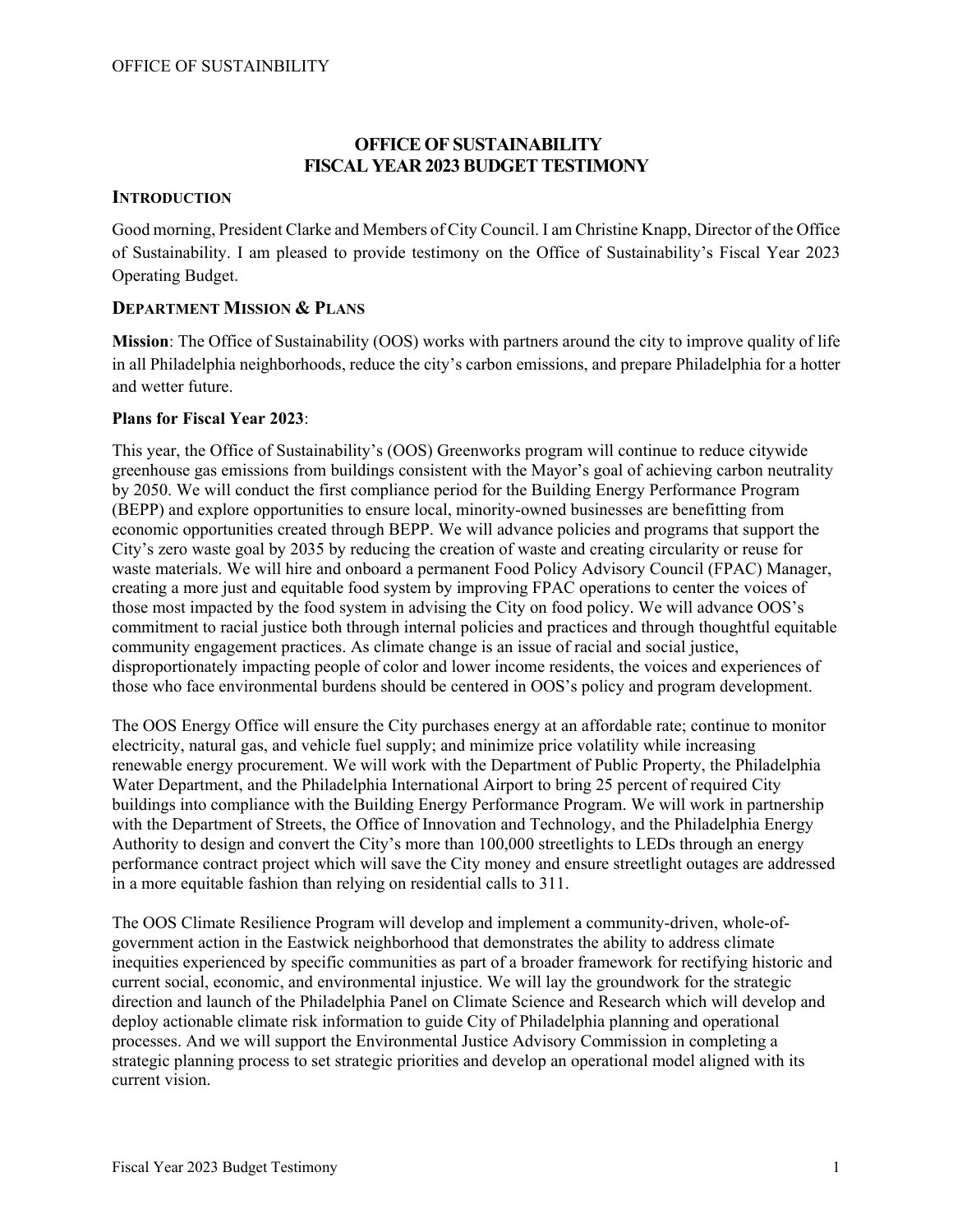# **BUDGET SUMMARY & OTHER BUDGET DRIVERS**

*Please refer to attached FY23 Budget Hearing Summary Charts in section 1: Staff Demographics Summary, section 2; Employment Levels, section 3: Financial Summary by Class, section 6: Participation Rate and Goal.*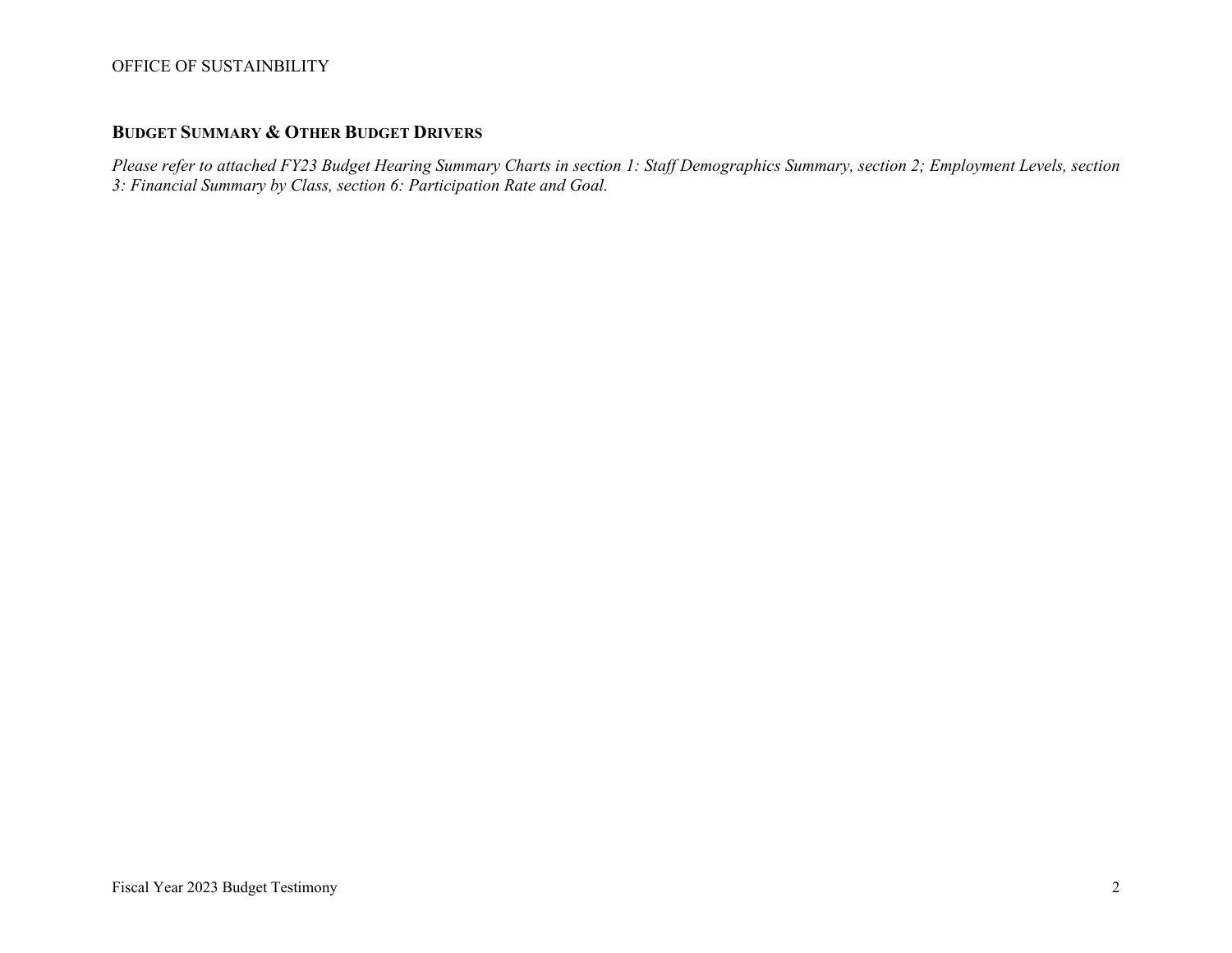## **PROPOSED BUDGET OVERVIEW**

#### **Proposed Funding Request**:

The proposed Fiscal Year 2023 General Fund budget totals \$1,317,482, a decrease of \$220,477 over Fiscal Year 2022 estimated obligation levels. This decrease is primarily due to the reduction of FY22 funding designated for the Environmental Justice Commission.

The proposed budget includes:

- \$870,116 in Class 100, A \$47,123 INCREASE OVER FY22. This funding will support approved FY22 Exempt staff salary increases and the addition of a Building Program Monitoring Program Manager position.
- \$271,366 in Class 200, A \$267,600 DECREASE FROM FY22.
- \$1,000 in Class 300/400, LEVEL WITH FY22. This funding will be used to purchase standard office materials, supplies, and equipment.
- \$175,000 in Class 800, LEVEL WITH FY22. This funding will support Greenworks Sustainability Fund project investments in city-owned buildings to reduce energy use or support other sustainability outcomes.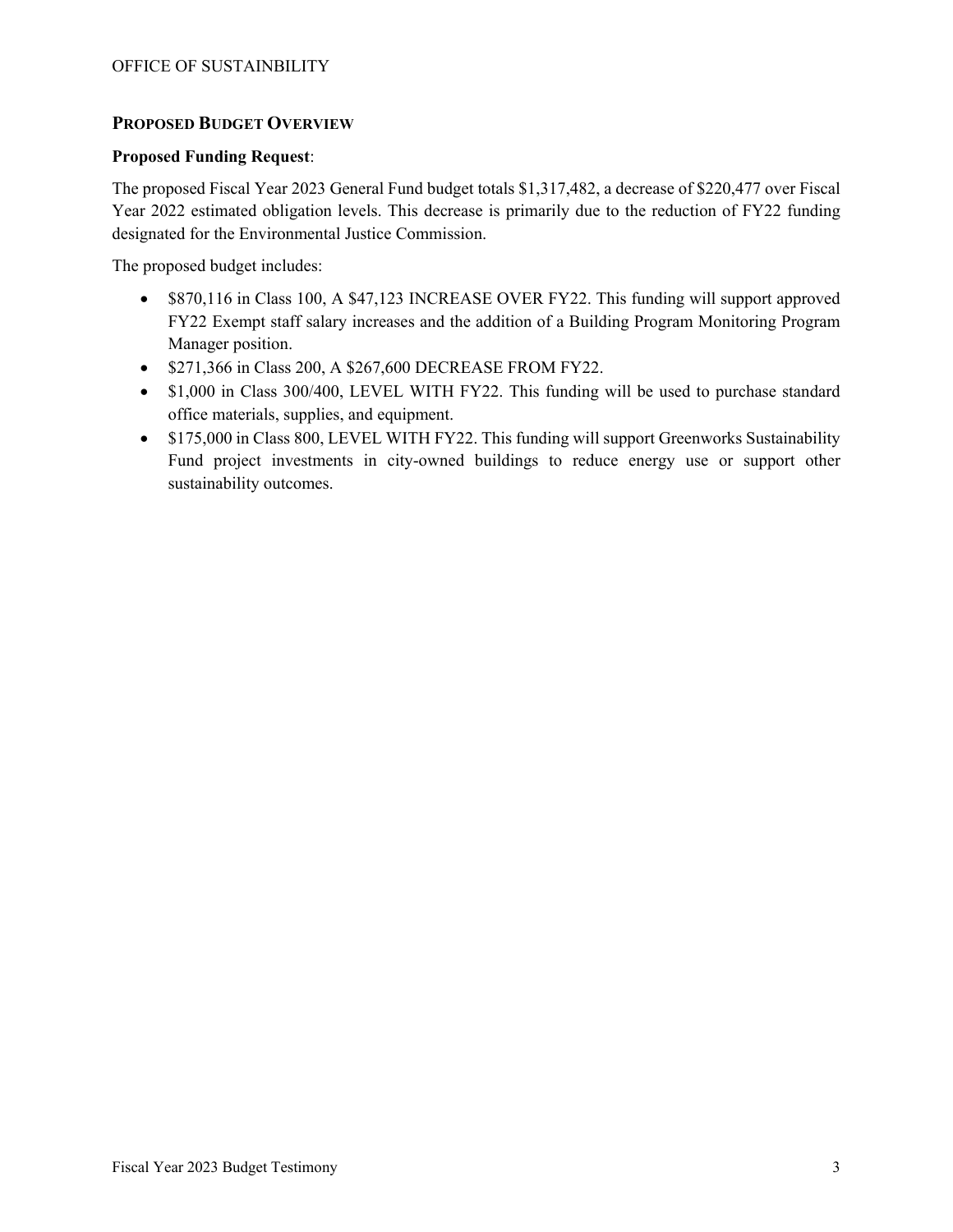# **STAFFING LEVELS**

The department is requesting 15 budgeted positions for FY23, an increase of 1 position over FY22. The INCREASE is attributed to the addition of a Building Program Monitoring Program Manager position.

## **NEW HIRES**

*Please refer to attached FY23 Budget Hearing Summary Charts in section 8: New Hires Information.*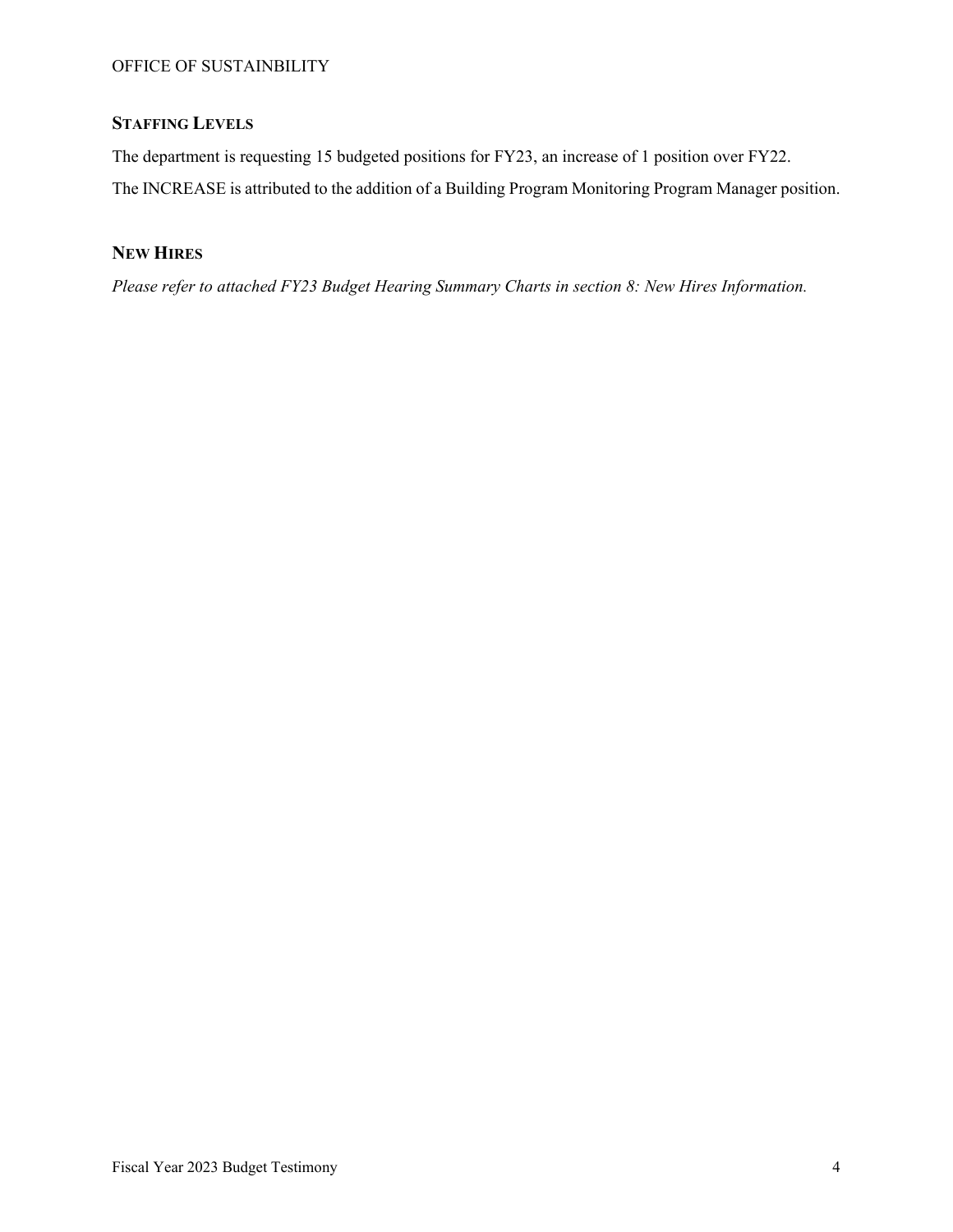## **PERFORMANCE, CHALLENGES, AND INITIATIVES**

#### **GREENWORKS**

| <b>Performance</b><br><b>Measure</b>                                                                                              | <b>FY21 Year End</b>                | <b>FY22 Target</b> | <b>FY23 Target</b> |
|-----------------------------------------------------------------------------------------------------------------------------------|-------------------------------------|--------------------|--------------------|
| Number of people who<br>engaged with OOS<br>during the reporting<br>period <sup>1</sup>                                           | Prior Year Data<br>is not available | Set baseline       | 36,000             |
| Percentage of total<br>buildings in<br>compliance with<br>energy and<br>benchmarking law                                          | 88.0%                               | 88.0%              | 88.0%              |
| Number of people who<br>engaged with Food<br><b>Policy Advisory</b><br>Council (FPAC) during<br>the reporting period <sup>2</sup> | 4.299                               | 4.000              | 4,450              |

*<sup>1</sup>Revised measure for FY23 and therefore prior year data is not available. Measure includes social media followers, newsletter subscribers and people reached through events.* 

*<sup>2</sup>This measure includes unique individual attendance at FPAC meetings, newsletter subscribers, and social media followers.*

## **Program FY23 Strategic Goals**

- Reduce citywide greenhouse gas emissions from buildings consistent with Mayor's goal of achieving carbon neutrality by 2050 by conducting the first compliance period for the Building Energy Performance Program (BEPP) and exploring opportunities to ensure local, minorityowned businesses are benefitting from economic opportunities created through BEPP.
- Advance policies and programs that support the City's zero waste goal by 2035 by reducing the creation of waste and creating circularity or reuse for waste materials.
- Hiring and onboarding a permanent FPAC Manager, creating a more just and equitable food system by improving FPAC operations to center the voices of those most impacted by the food system in advising the City on food policy, and elevating food as City strategic initiative, including improving collaboration among City departments around land access and ownership, food supply chain analysis, workforce and economic development opportunities, and food security and public benefits.
- Advance OOS's commitment to racial justice both through internal policies and practices and through thoughtful equitable community engagement practices. As climate change is an issue of racial and social justice, disproportionately impacting people of color and lower income residents, the voices and experiences of those who face environmental burdens should be centered in OOS's policy and program development.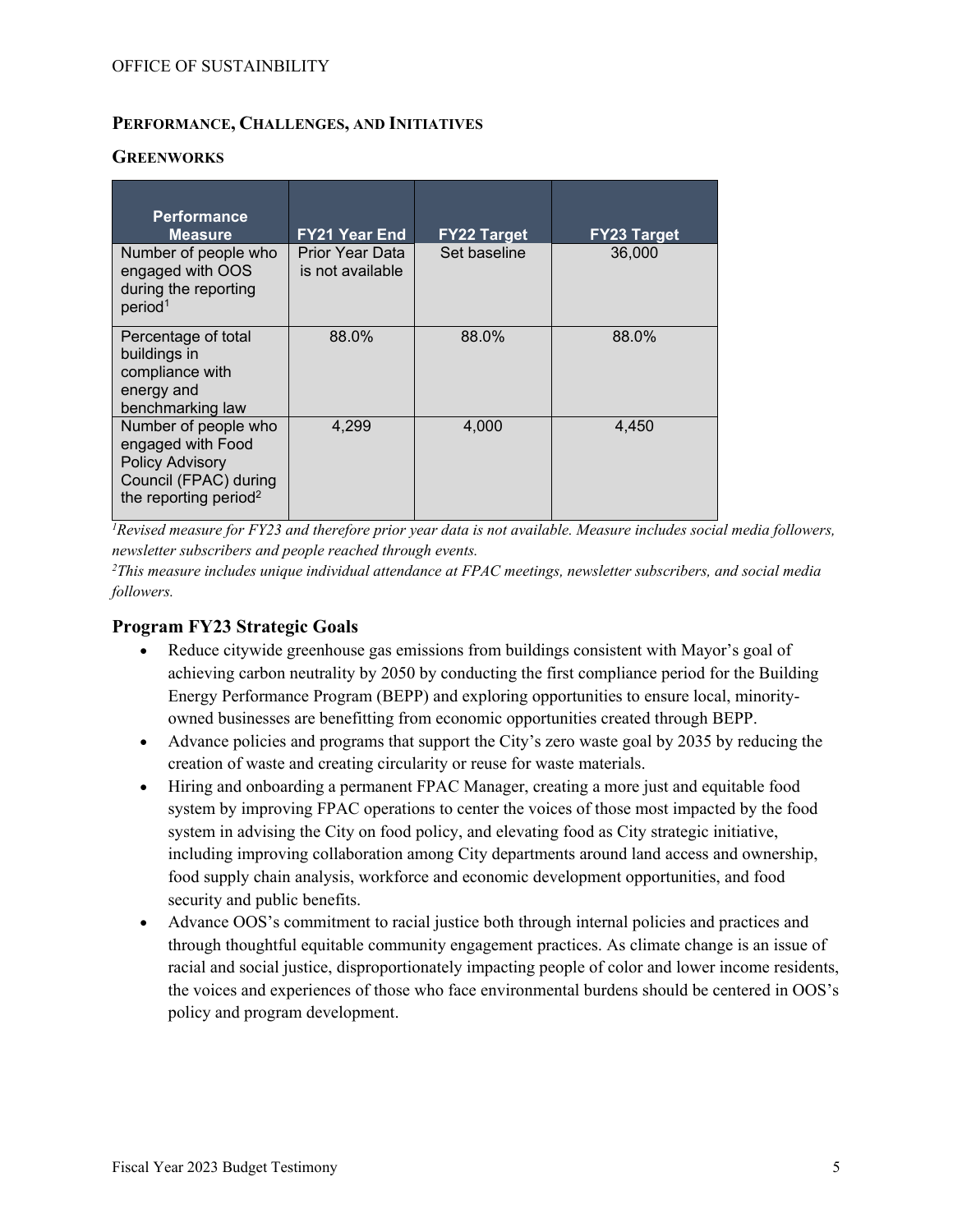## **ENERGY OFFICE**

| <b>Performance</b><br><b>Measure</b>                                                                                                                       | <b>FY21 Year End</b> | <b>FY22 Target</b> | <b>FY23 Target</b> |
|------------------------------------------------------------------------------------------------------------------------------------------------------------|----------------------|--------------------|--------------------|
| City of Philadelphia<br>facility energy<br>consumption, including<br>General, Aviation and<br><b>Water Funds (Million</b><br><b>British Thermal Units)</b> | 3.64                 | 3.79               | 3.69               |
| City of Philadelphia<br>facility energy cost<br>including General,<br><b>Aviation and Water</b><br>Funds $($$ Million) <sup>1</sup>                        | \$56.87              | \$59.22            | \$58.10            |
| Percentage of General<br>Fund square footage<br>participating in energy<br>management practices<br>supported by<br><b>Municipal Energy</b><br>Master Plan  | 48.0%                | 58.0%              | 58.0%              |
| Greenhouse Gas<br>Emissions (GHG) for<br><b>General Fund (Metric</b><br>Ton of Carbon Dioxide<br>equivalent MTCO2e)                                        | 123,127              | 121,629            | 120,132            |

*<sup>1</sup> OOS estimates increased costs for FY22 due to changes in natural gas rates for several City accounts due to failing infrastructure. Additionally, the war in Ukraine has also been causing other energy price increases. With this in mind, OOS will continue to monitor costs and if needed adjust FY23 target.* 

## **Program FY23 Strategic Goals**

- Ensure the City purchases energy at an affordable rate; continue to monitor electricity, natural gas, and vehicle fuel supply; and minimize price volatility while increasing renewable energy procurement.
- Work with the Department of Public Property, the Philadelphia Water Department, and the Philadelphia International Airport to bring 25 percent of required City buildings into compliance with the Building Energy Performance Program (BEPP), which requires non-residential buildings over 50,000 square feet to either achieve a high performance building standard or to perform a tune-up on the building every five years.
- Work in partnership with the Department of Streets, the Office of Innovation and Technology, and the Philadelphia Energy Authority to design and convert the City's more than 100,000 streetlights to LEDs as a part of a large energy performance contract project. Not only will this have a large cost savings to the City, but it will also help ensure streetlight outages are addressed in a more equitable fashion than relying on residential calls to 311.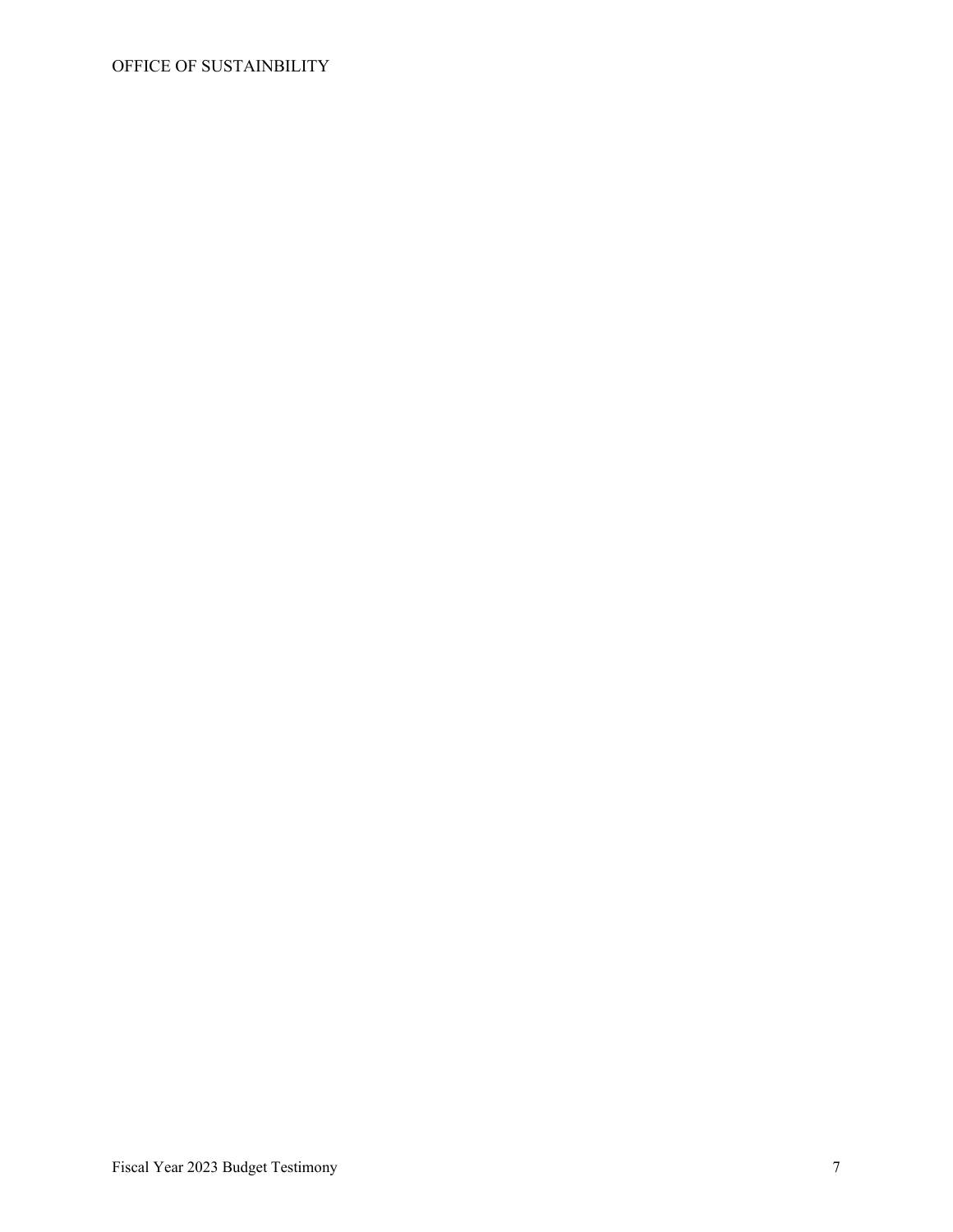## **CLIMATE RESILIENCE**

| <b>Performance</b><br>Measure <sup>1</sup>                                                                                                                                                                    | FY21 Year<br>End                              | <b>FY22 Target</b> | <b>FY23 Target</b> |
|---------------------------------------------------------------------------------------------------------------------------------------------------------------------------------------------------------------|-----------------------------------------------|--------------------|--------------------|
| Number of municipal<br>projects that embed<br>climate resilience-<br>building activities that<br>reduce identified<br>vulnerabilities                                                                         | Prior Year<br>Data is not<br>available        | Set baseline       |                    |
| Total funding made<br>available to address<br>inequities that climate<br>impacts exacerbate<br>and build capacity for<br>community resilience                                                                 | <b>Prior Year</b><br>Data is not<br>available | Set baseline       | \$75,000           |
| Number of place-<br>based initiatives that<br>increase adaptive<br>capacity and/or<br>reduce exposure risk<br>to climate impact<br>through collaborative<br>partnerships and<br>community-based<br>management | <b>Prior Year</b><br>Data is not<br>available | Set baseline       | $\overline{2}$     |

*<sup>1</sup>Climate Resilience performance measures are new and therefore prior year data is not available.*

## **Program FY23 Strategic Goals**

- Develop and implement a community-driven, whole-of-government action in the Eastwick neighborhood that demonstrates the ability to address climate inequities experienced by specific communities as part of a broader framework for rectifying historic and current social, economic, and environmental injustice.
- Lay the groundwork for the strategic direction and launch of the Philadelphia Panel on Climate Science and Research which will develop and deploy actionable climate risk information to guide City of Philadelphia planning and operational processes.
- Support the Environmental Justice Advisory Commission in completing a strategic planning process to set strategic priorities and develop an operational model aligned with its current vision.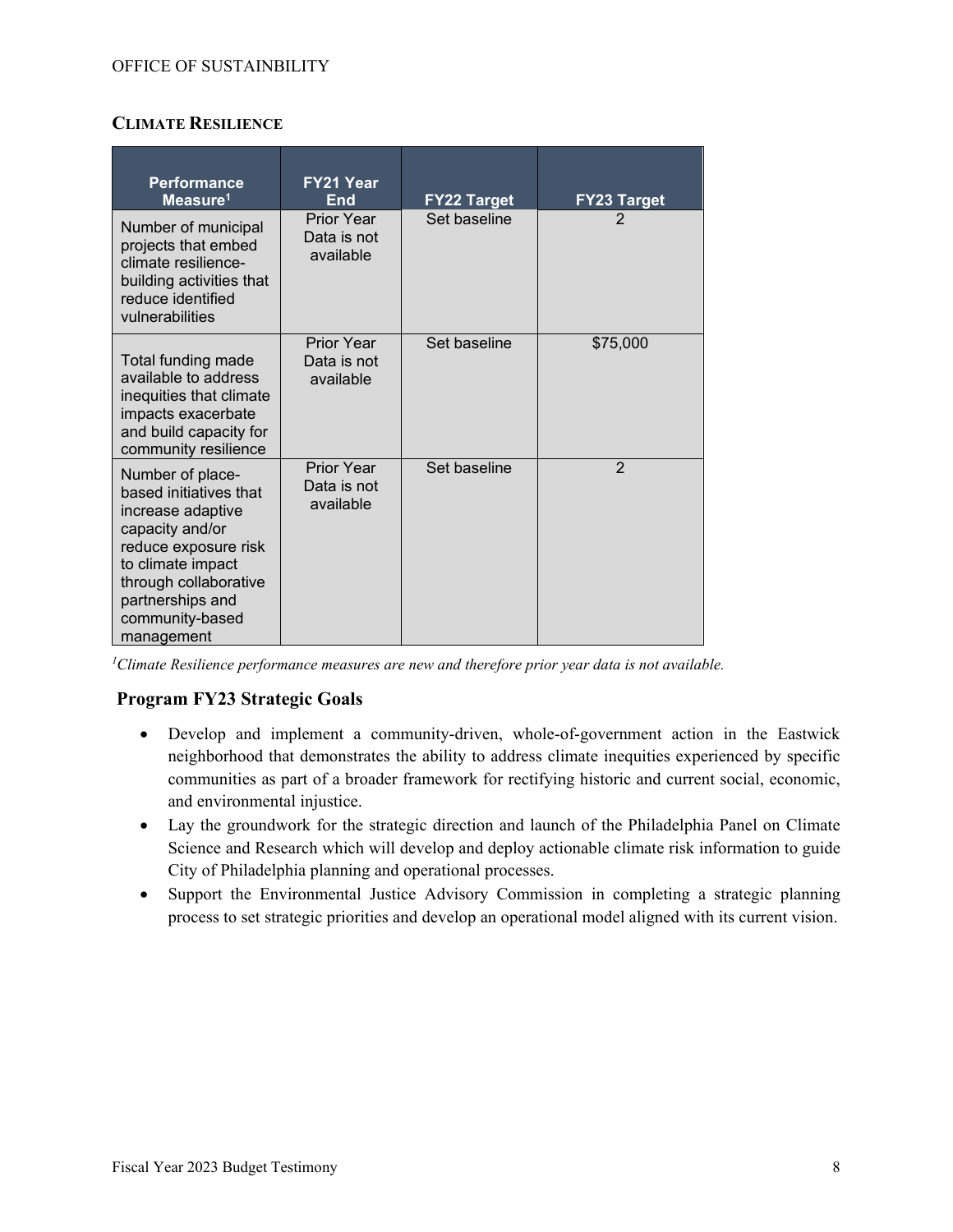## **OTHER BUDGETARY IMPACTS**

#### **Federal and State (Where Applicable)**

The federal Infrastructure Investment and Jobs Act is creating new opportunities to invest in climate resiliency and mitigation. We will be supporting the City's efforts to include climate considerations into infrastructure applications and will seek out opportunities for funding that can support OOS's mission.

Additionally, if Pennsylvania successfully joins the Regional Greenhouse Gas Initiative (RGGI), the City should expect to receive proceeds from the program that can be invested in programs that improve air quality. OOS will track this process and convene City agencies to consider how funding can support local priorities. The state has taken the final step to join RGGI. The main uncertainty is when PA will be ready to participate in the first auction from which proceeds are derived. Current timeline is projecting early as the fall. However, there are also two lawsuits trying to block the state from joining, and OOS will continue to track this process.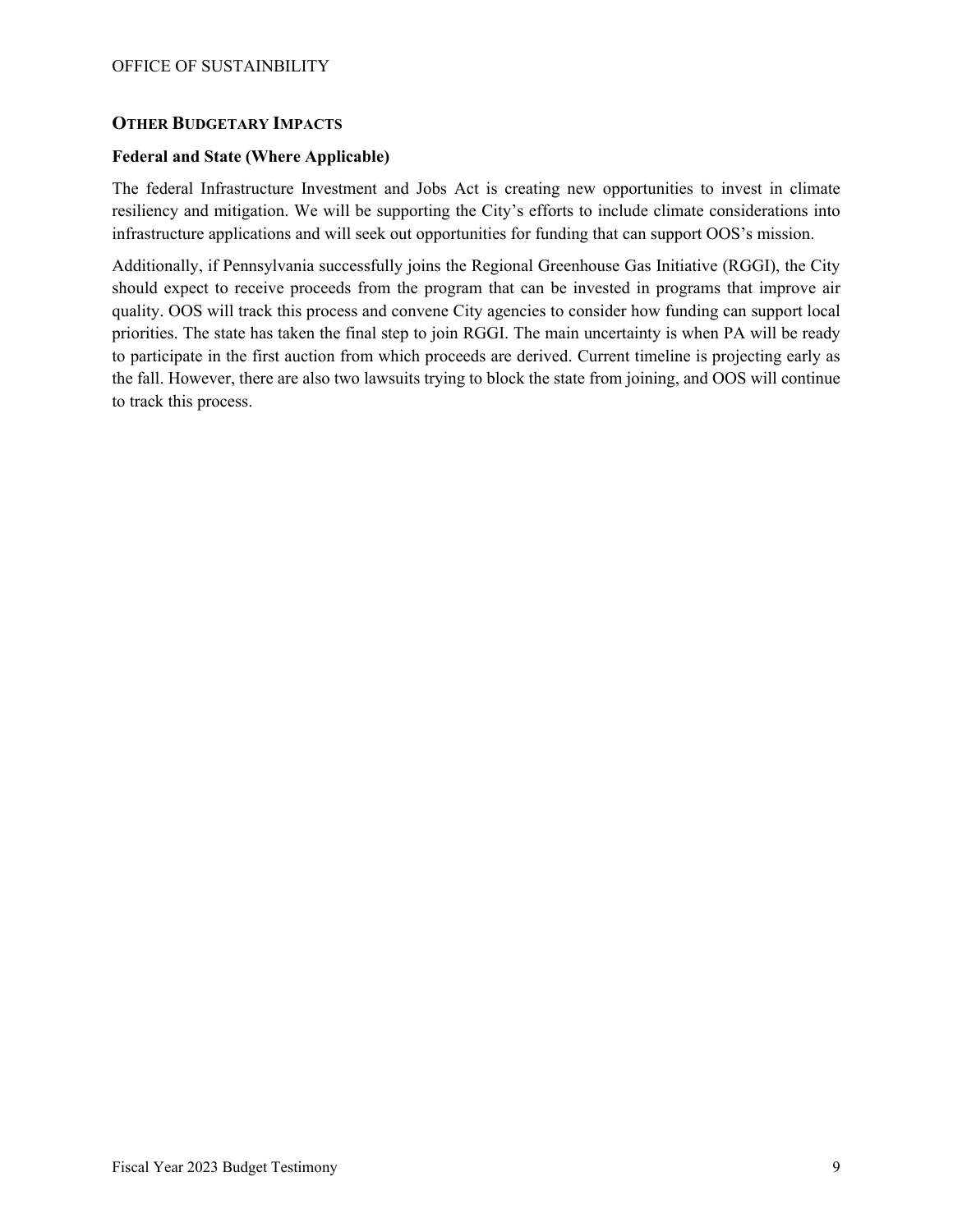## **CONTRACTING EXPERIENCE**

*Please refer to attached FY23 Budget Hearing Summary Charts in section 4: Contracts Summary.*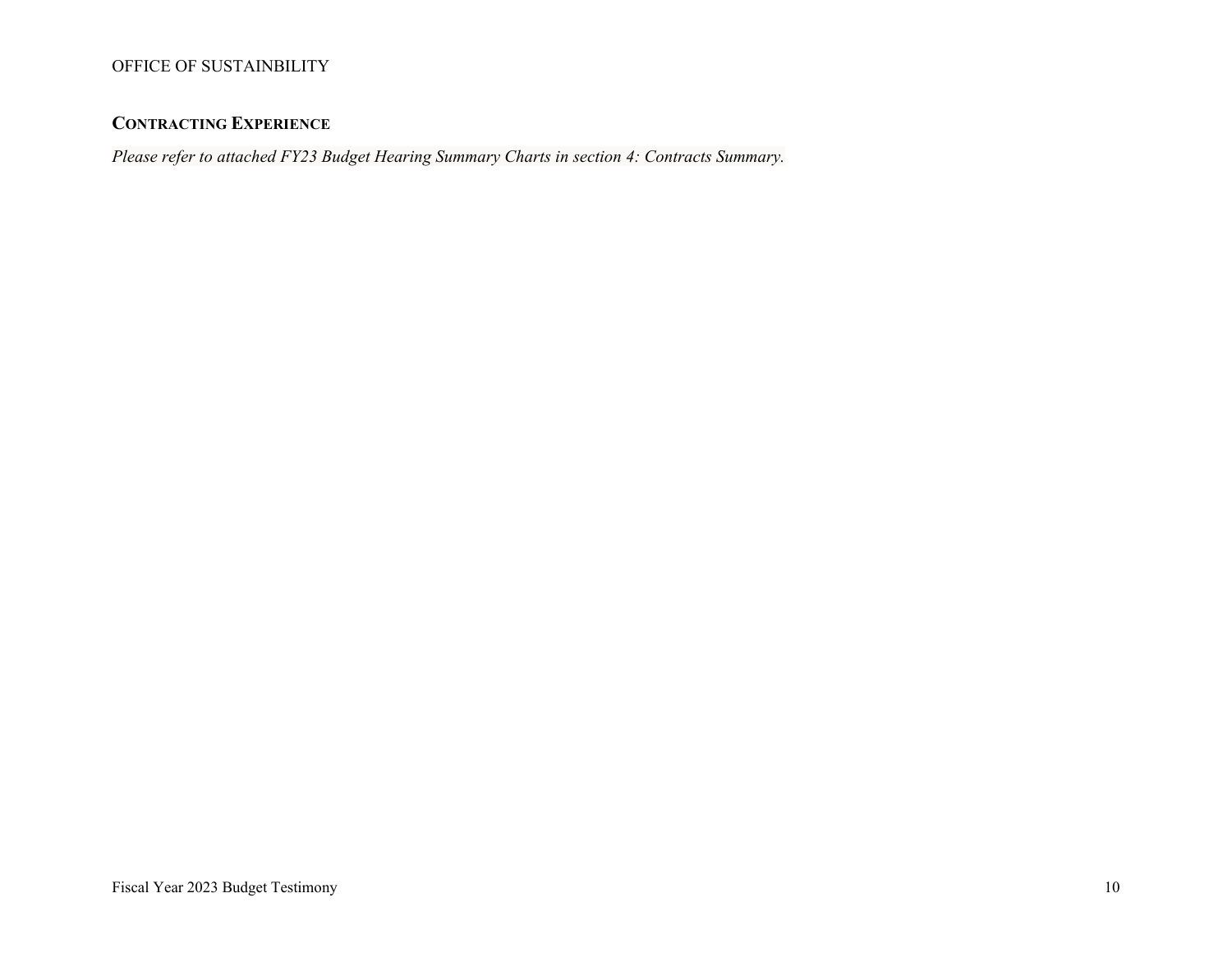# **EMPLOYEE DATA**

*Please refer to attached FY23 Budget Hearing Summary Charts in section 7: Staff Demographics.*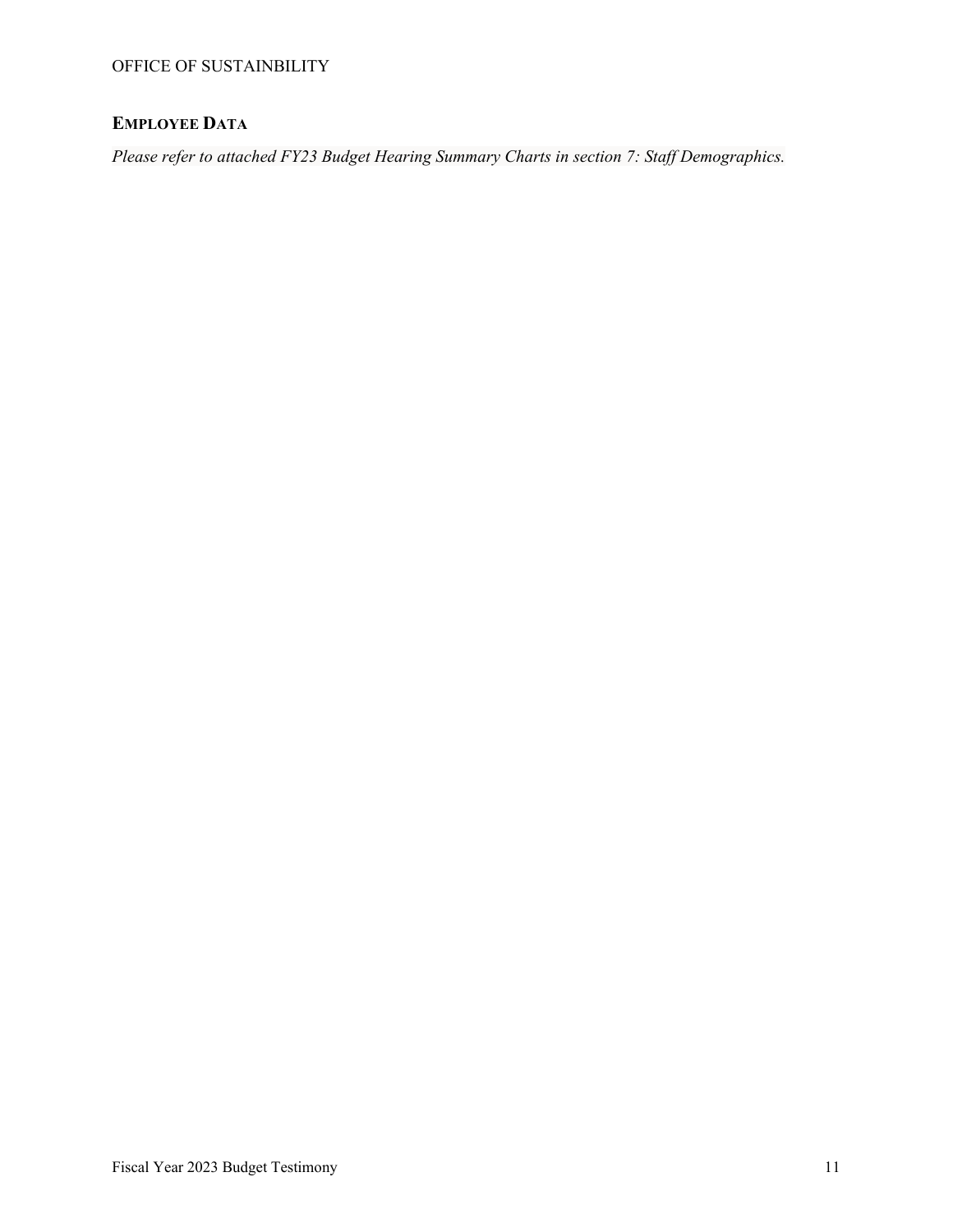#### **LANGUAGE ACCESS**

**1. Provide the name of your language access coordinator, the date of your last department training, and a link to the posting of your language access plan.**

Language Access Coordinator: Christine Knapp

Date of Last Departmental Training: July 2021

Link to Office of Sustainability Language Access Plan: <https://www.phila.gov/media/20220215190352/Office-of-Sustainability-Language-Access-Plan-2022.pdf>

## **2. Breakdown new hires and existing staff by race and language. Breakdown how many front-line personnel are trained to provide language access services.**

Please see the charts provided in the previous section of the testimony document for a breakdown of new hire and existing staff race and language demographics. The Office of Sustainability does not have any front-line personnel staff.

**3. How many requests for language access services did your department receive in the past year? How many language access services were delivered by staff? Breakdown language access services provided, by language, including but not limited to the language line, translation of public notices and documents, website language services, and advertisement/publication services.**

The Office of Sustainability did not receive any direct requests for language access services over the past year. The Office of Sustainability works closely with the MDO's Office of Immigrant Affairs as it relates to requests for language access.

#### **4. Explain what your department has done to improve language access services over the past year.**

We've updated our Language Access Plan, and we've expanded the number of documents that we are translating, including the Climate Action Playbook, the Plastic Bag Ban promotional materials, the Environmental Justice Commission applications and press release, and food waste education campaign materials.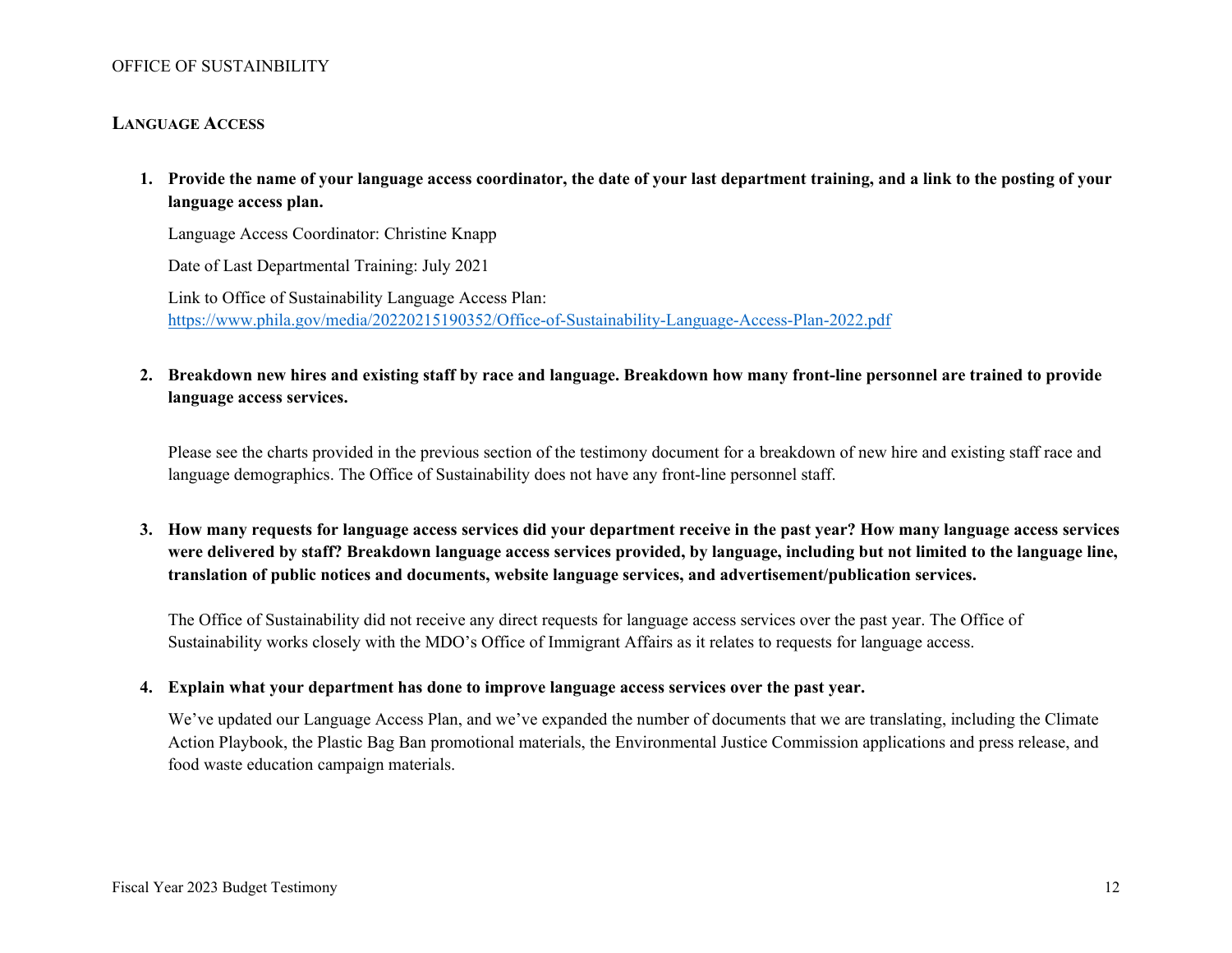#### **CLIMATE CHANGE**

#### **1. How has climate change affected your department's provision of services?**

Climate change is the priority work of the Office of Sustainability, and the increasing threat that climate change poses to the City has pushed us to require additional services, such as technical consulting. In recognizing that climate change will disproportionately impact low wealth communities and communities of color, we have expanded our environmental justice work and efforts to push resources to environmentally burdened communities.

#### **2. How might worsening climate change increase costs and demands for your department?**

We anticipate climate change will increase costs for our office, as we expand both our work to mitigate carbon emissions by scaling up policies and programs that cut emissions from buildings (including municipal facilities), transportation and waste, and expand work to protect our residents and our infrastructure from the hotter and wetter climate.

#### **3. How does your department intend to mitigate and adapt to climate change?**

We plan to work with other City agencies to implement the Greenworks sustainability framework and the City's Climate Action Playbook, which outlines strategies for both climate mitigation and climate resiliency.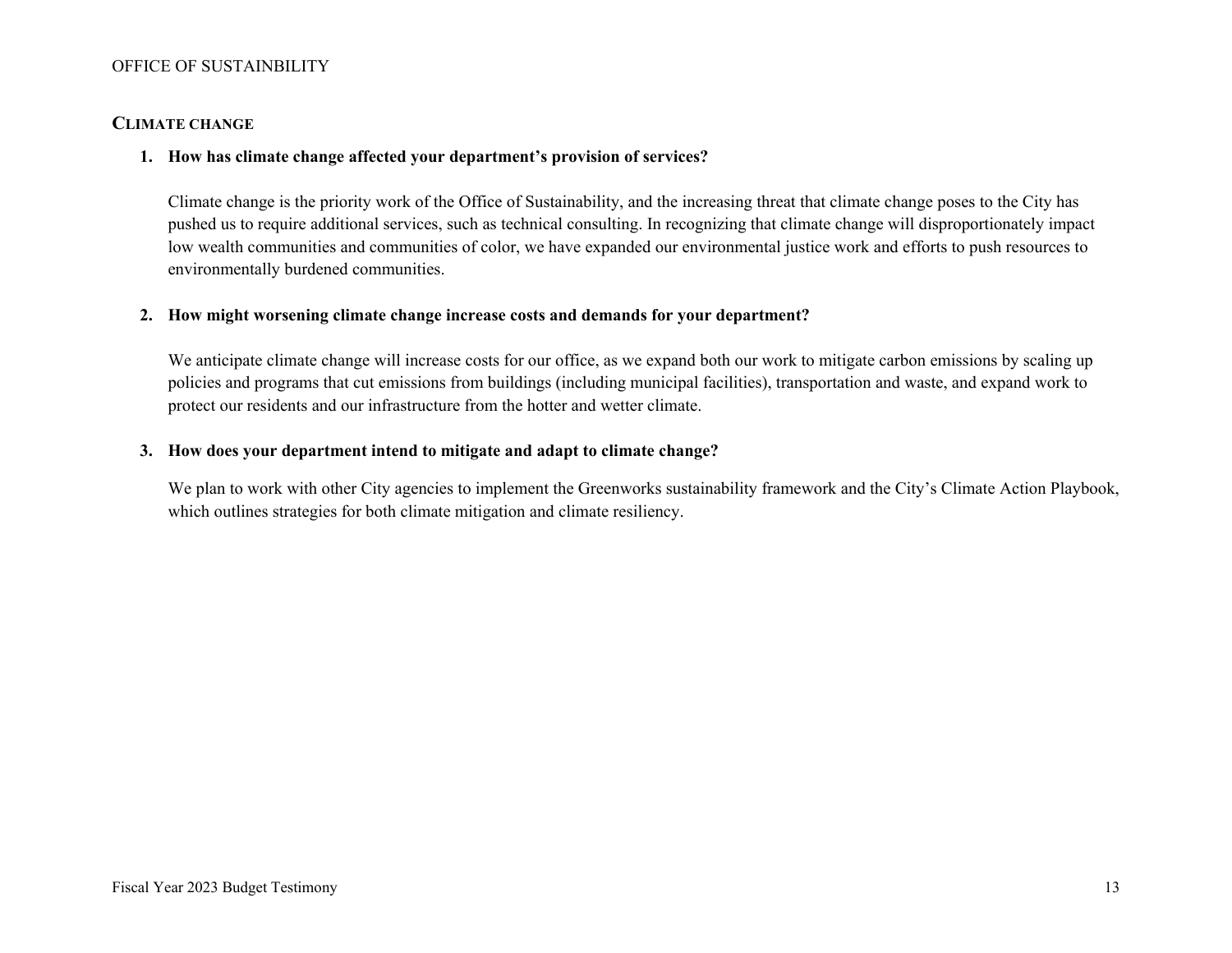#### **1. Staff Demographics Summary**

| <b>Staff Demographics Summary (as of December 2021)</b> |           |           |           |           |  |  |
|---------------------------------------------------------|-----------|-----------|-----------|-----------|--|--|
|                                                         | Total     | Minority  | White     | Female    |  |  |
| Number of Full-Time Staff                               | 13        |           | 6         | 11        |  |  |
| Number of Exempt Staff                                  | 13        |           | 6         | 11        |  |  |
| Number of Executive Staff (deputy<br>level and above)   | 3         |           | 2         |           |  |  |
| Average Salary, Full-Time Staff                         | \$78,299  | \$73,429  | \$83,982  | \$73,127  |  |  |
| Average Salary, Exempt Staff                            | \$78,299  | \$73,429  | \$83,982  | \$73,127  |  |  |
| Average Salary, Executive Staff                         | \$113,664 | \$121,000 | \$109,996 | \$127,492 |  |  |
| Median Salary, Full-Time Staff                          | \$77,000  | \$62,500  | \$79,450  | \$65,000  |  |  |
| Median Salary, Exempt Staff                             | \$77,000  | \$62,500  | \$79,450  | \$65,000  |  |  |
| Median Salary, Executive Staff                          | \$121,000 | \$121,000 | \$109,996 | \$127,492 |  |  |

#### **2. Employment Levels**

| <b>Employment Levels (as of December 2021)</b>            |          |          |  |  |  |
|-----------------------------------------------------------|----------|----------|--|--|--|
|                                                           | Budgeted | Filled   |  |  |  |
| Number of Full-Time Positions                             | 15       | 13       |  |  |  |
| Number of Part-Time Positions                             |          |          |  |  |  |
| Number of Exempt Positions                                | 15       | 13       |  |  |  |
| Number of Executive Positions<br>(deputy level and above) | 3        | 3        |  |  |  |
| Average Salary of All Full-Time<br>Positions              | \$78,659 | \$78,299 |  |  |  |
| Median Salary of All Full-Time<br>Positions               | \$77,000 | \$77,000 |  |  |  |

#### **3. Financial Summary by Class**

Some departments may also want to provide financial summary tables for other funds, such as the Grants Fund.

Departments should delete any budget lines that have \$0 in every year (i.e. if a department has no Class 500 appropriations, actuals, or proposed appropriations, the Class 500 row should be deleted).

| <b>General Fund Financial Summary by Class</b>     |                                 |                            |                                 |                               |                                 |                                  |  |  |
|----------------------------------------------------|---------------------------------|----------------------------|---------------------------------|-------------------------------|---------------------------------|----------------------------------|--|--|
|                                                    | FY21 Original<br>Appropriations | FY21 Actual<br>Obligations | FY22 Original<br>Appropriations | FY22 Estimated<br>Obligations | FY23 Proposed<br>Appropriations | Difference: FY23-<br><b>FY22</b> |  |  |
| Class 100 - Employee<br>Compensation               | \$603,814                       | \$484,422                  | \$722,621                       | \$822,993                     | \$870,116                       | \$47,123                         |  |  |
| Class 200 - Purchase of Services                   | \$423,366                       | \$422,478                  | \$675,966                       | \$538,966                     | \$271,366                       | $(\$267,600)$                    |  |  |
| Class 300/400 - Materials, Supplies<br>& Equipment | \$1,000                         | \$0                        | \$1.000                         | \$1,000                       | \$1,000                         | \$0                              |  |  |
| Class 800 - Payment to Other<br>Funds              | \$175,000                       | \$175,000                  | \$175,000                       | \$175,000                     | \$175,000                       | \$0                              |  |  |
|                                                    | \$1,203,180                     | \$1,081,900                | \$1,574,587                     | \$1,537,959                   | \$1,317,482                     | (S220, 477)                      |  |  |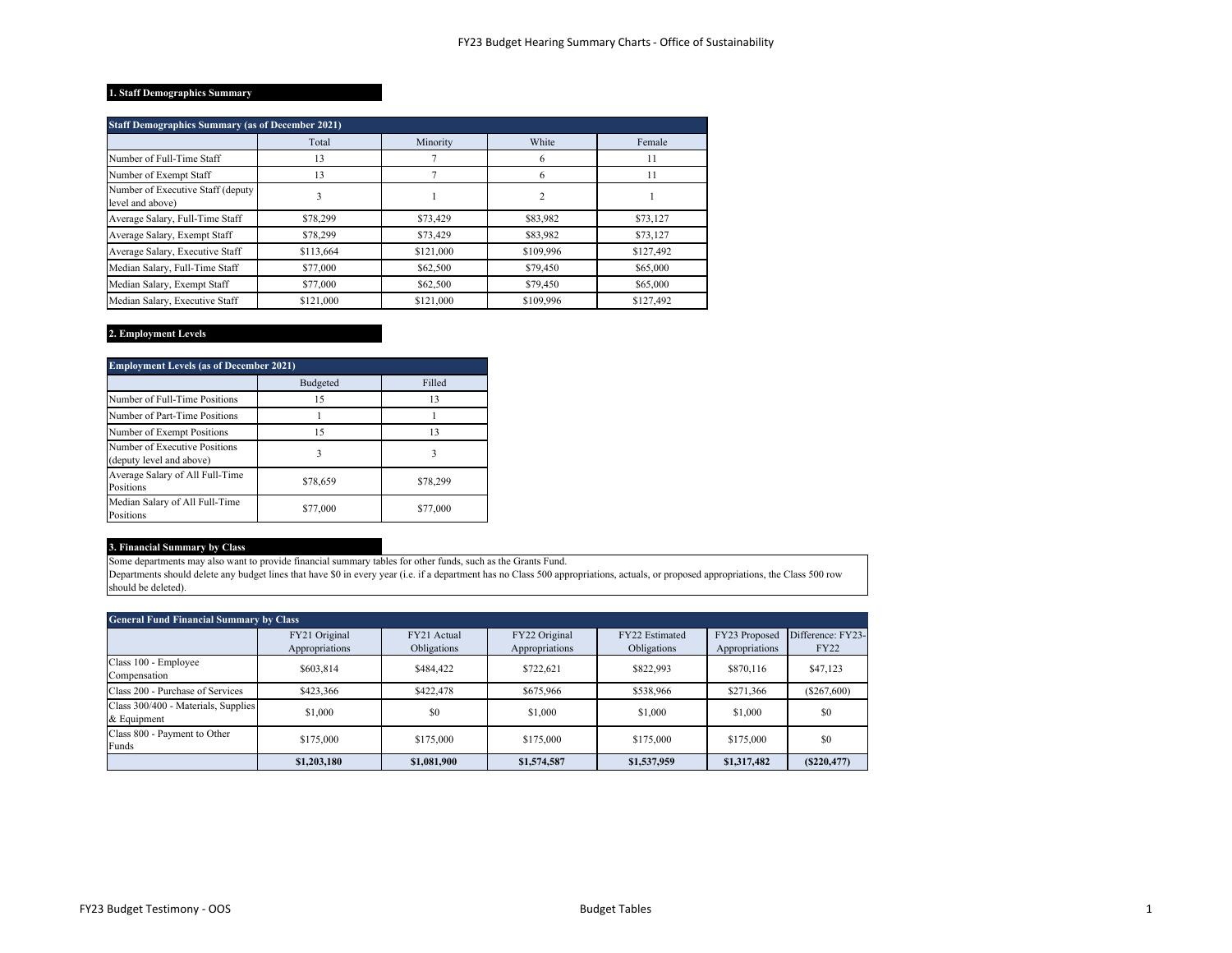#### **4. Contracts Summary**

This table focuses on large professional services contracts with for-profit vendors.

"Large" is defined as meaning that an RFP was required.

Departments should focus on contracts that have been conformed to date.

*Any departments that have large contracts with non-profit providers are encouraged to provide board makeup information in the optional "Non-Profit Vendor Demographics" table below.*

| M/W/DSBE Participation on Large Professional Services Contracts |                          |                              |                       |                            |                |                                            |             |                                                                                          |                   |                                                                                                |                                                                          |
|-----------------------------------------------------------------|--------------------------|------------------------------|-----------------------|----------------------------|----------------|--------------------------------------------|-------------|------------------------------------------------------------------------------------------|-------------------|------------------------------------------------------------------------------------------------|--------------------------------------------------------------------------|
| Top Five Largest Contracts, FY22                                |                          |                              |                       |                            |                |                                            |             |                                                                                          |                   |                                                                                                |                                                                          |
| Vendor Name                                                     | Service Provided         | Dollar Amount of<br>Contract | <b>RFP</b> Issue Date | <b>Contract Start Date</b> | Ranges in RFP  | % of M/W/DSBE<br>Participation<br>Achieved | \$ Value of | Total %<br>M/W/DSBE Participation Participation<br>Participation - All DSBEs - All DSBEs | Total \$<br>Value | Local<br><b>Business</b><br>(principal<br>place of<br>business<br>City limits)<br>[yes $/$ no] | Waiver for<br>Living<br>Wage<br>ocated within Compliance<br>[yes $/$ no] |
|                                                                 |                          |                              |                       |                            | MBE: 25-30%    | 15%                                        | \$37,500    |                                                                                          |                   |                                                                                                |                                                                          |
| SSM Group                                                       | <b>Energy Consultant</b> | \$250,000                    | 6/10/2019             | 9/1/2019                   | WBE: 25-30%    | 15%                                        | \$37,500    | 30%                                                                                      | \$75,000          | No                                                                                             | No                                                                       |
|                                                                 |                          |                              |                       |                            | DSBE:          | 0%                                         | \$0         |                                                                                          |                   |                                                                                                |                                                                          |
|                                                                 |                          |                              |                       |                            | <b>MBE: 0%</b> | 0%                                         | \$0         |                                                                                          |                   |                                                                                                |                                                                          |
| EnergyCAP                                                       | Maintenance and Hosting  | \$80,000                     | 5/29/2018             | 7/1/2018                   | <b>WBE: 0%</b> | 0%                                         | \$0         | $0\%$                                                                                    | \$0               | No                                                                                             | No                                                                       |
|                                                                 |                          |                              |                       |                            | DSBE:          | 0%                                         | \$0         |                                                                                          |                   |                                                                                                |                                                                          |
| Energy & Environmental                                          |                          |                              |                       |                            | MBE: 0%        | 17%                                        | \$36,299    |                                                                                          |                   |                                                                                                |                                                                          |
| Economics                                                       | PGW Study                | \$213,525                    | 10/21/2019            | 1/1/2021                   | <b>WBE: 0%</b> | 0%                                         | \$0         | 17%                                                                                      | \$36,299          | No                                                                                             | N <sub>0</sub>                                                           |
|                                                                 |                          |                              |                       |                            | DSBE:          | $0\%$                                      | \$0         |                                                                                          |                   |                                                                                                |                                                                          |
|                                                                 |                          |                              |                       |                            | MBE: 0%        | $0\%$                                      | \$0         |                                                                                          |                   |                                                                                                |                                                                          |
| Center for EcoTechnology                                        | Food Waste Reduction     | \$75,000                     | 1/12/2021             | 3/21/2021                  | <b>WBE: 0%</b> | 0%                                         | \$0         | $0\%$                                                                                    | \$0               | No                                                                                             | No                                                                       |
|                                                                 |                          |                              |                       |                            | DSBE: 0%       | $0\%$                                      | \$0         |                                                                                          |                   |                                                                                                |                                                                          |
|                                                                 |                          |                              |                       |                            | MBE: 0%        | 0%                                         | \$0         |                                                                                          |                   |                                                                                                |                                                                          |
| Green Building United                                           | <b>Building Support</b>  | \$45,000                     | 2/28/2021             | 4/26/2021                  | <b>WBE: 0%</b> | $0\%$                                      | \$0         | $0\%$                                                                                    | \$0               | Yes                                                                                            | N <sub>0</sub>                                                           |
|                                                                 |                          |                              |                       |                            | DSBE: 0%       | $0\%$                                      | \$0         |                                                                                          |                   |                                                                                                |                                                                          |

#### **Non-Profit Vendor Demographics: N/A**

| 5. Performance Measures Table                                      |  |
|--------------------------------------------------------------------|--|
| The Budget Office will copy this table in from the Five Year Plan. |  |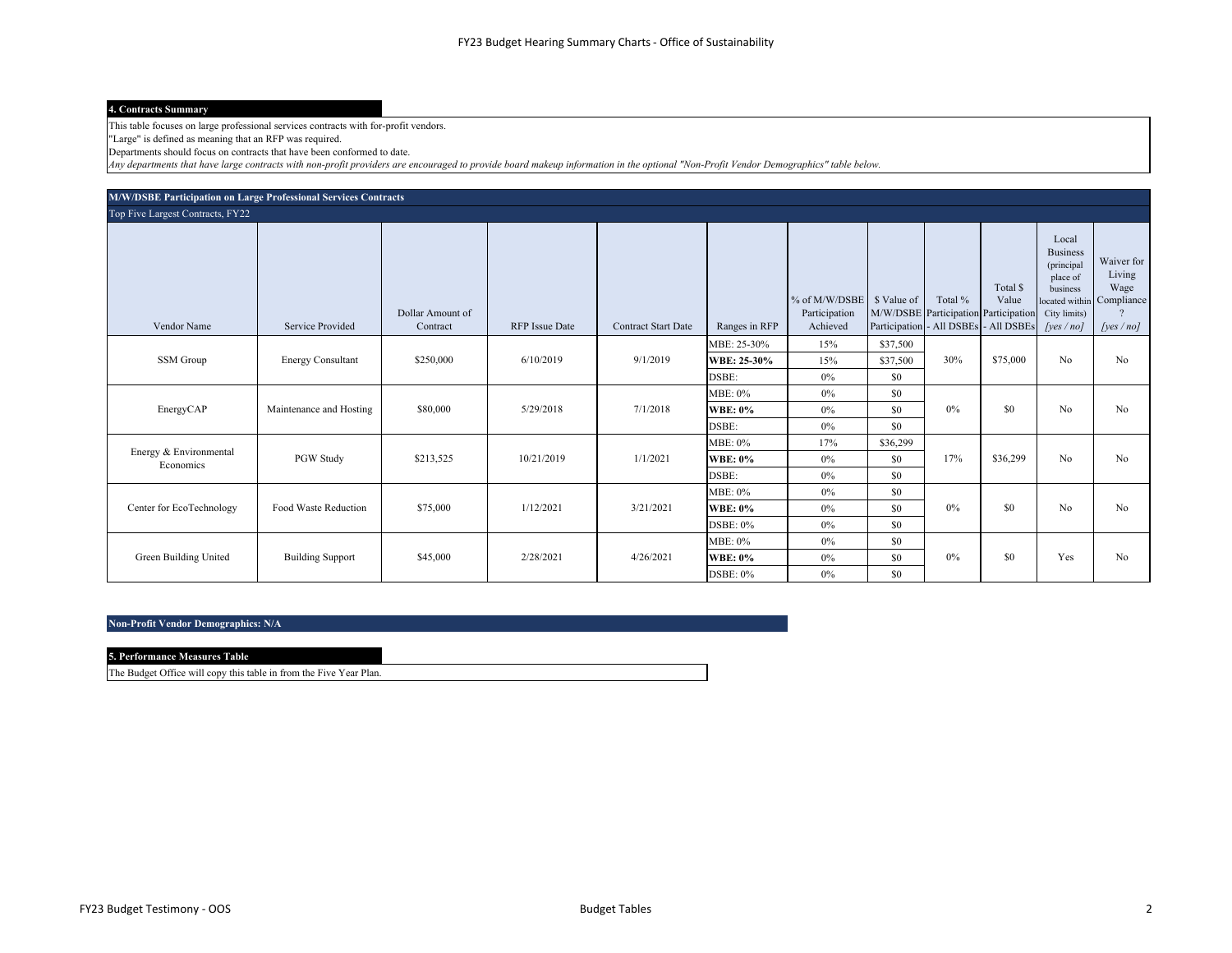**6. Participation Rate and Goal** The Contracts Summary table is for **professional services contracts only**.

The Contract Participation Goal table is for **all** contracts (Public Works, SS&E, and Professional Services, combined).

| <b>Contracts Summary (Professional Services only)</b> |             |             |           |             |             |                       |  |
|-------------------------------------------------------|-------------|-------------|-----------|-------------|-------------|-----------------------|--|
|                                                       | <b>FY19</b> | <b>FY20</b> | FY21      | <b>FY22</b> | <b>FY23</b> | FY22 YTD<br>(Q1 & Q2) |  |
| Total amount of contracts                             | \$425,875   | \$407,950   | \$976,475 | \$512,525   | \$360,000   | \$512,525             |  |
| Total amount to M/W/DSBE                              | \$34,000    | \$99,000    | \$178,299 | \$160,299   | \$72,000    | \$160,299             |  |
| Participation Rate                                    | 8%          | 24%         | 18%       | 31%         | 20%         | 31%                   |  |

FY23 participation rate is lower than FY22 because the contract for the PGW study is now complete, and therefore that participation will not be in the FY23 projection, resulting in a lower FY23 participation rate.

| Total M/W/DSBE Contract Participation Goal (Public Works; Services, Supplies & Equipment; and<br><b>Professional Services combined)</b> |      |             |      |  |  |  |
|-----------------------------------------------------------------------------------------------------------------------------------------|------|-------------|------|--|--|--|
|                                                                                                                                         | FY21 | <b>FY22</b> | FY23 |  |  |  |
| M/W/DSBE Contract Participation<br>Goal                                                                                                 | 20%  | 20%         | 20%  |  |  |  |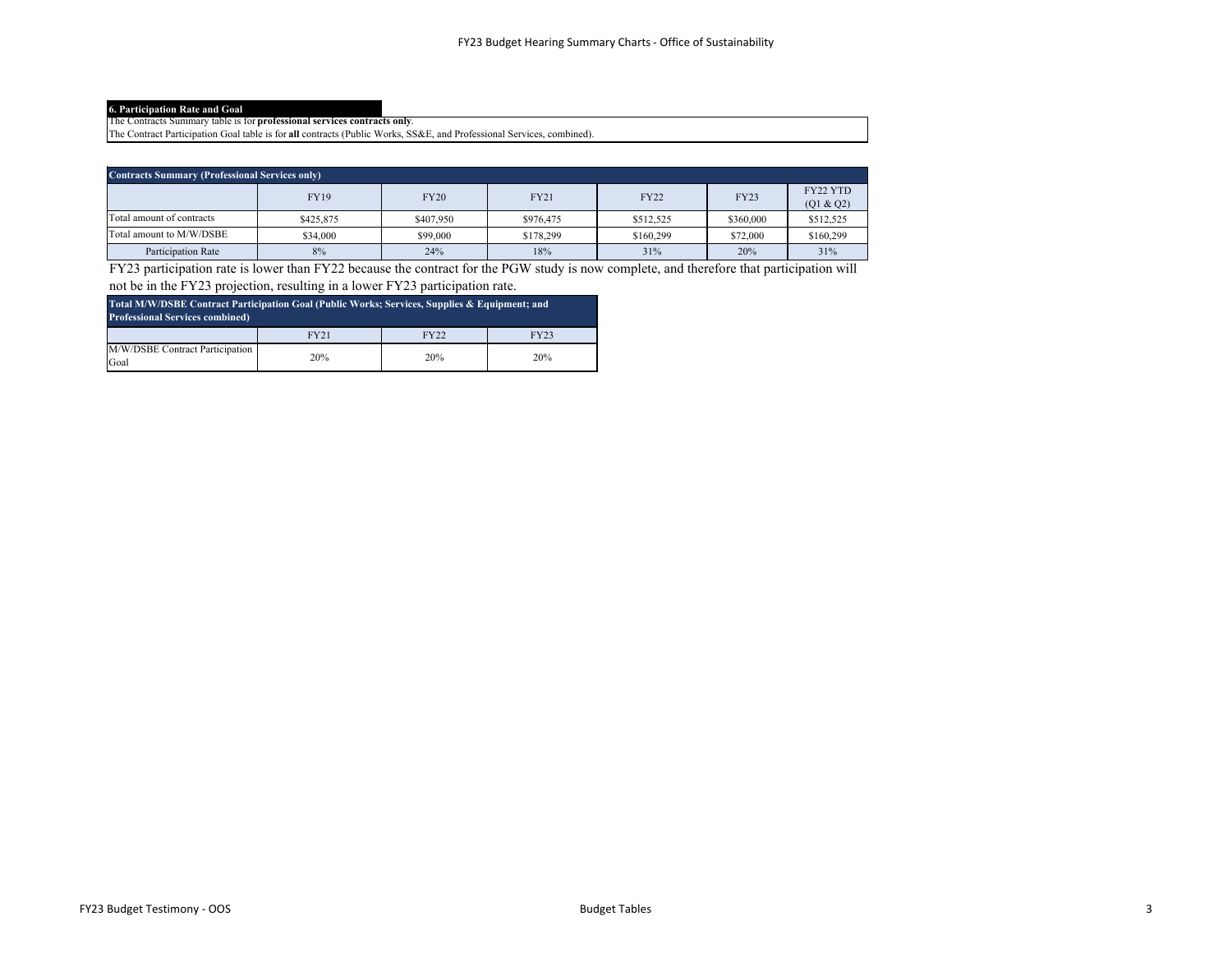#### **7. Staff Demographics**

Totals in this table should tie out to numbers in tables 1 and 2 above.

Biracial employees should be included under "Other."

The number of employees who identify as non-binary (i.e. employees who do not identify as either female or male) should be included in the text box below the table, along with salary detail.

| <b>Staff Demographics (as of December 2021)</b> |                        |                  |                |                        |                                   |  |  |
|-------------------------------------------------|------------------------|------------------|----------------|------------------------|-----------------------------------|--|--|
|                                                 | <b>Full-Time Staff</b> |                  |                | <b>Executive Staff</b> |                                   |  |  |
|                                                 | Male                   | Female           |                | Male                   | Female                            |  |  |
|                                                 | African-American       | African-American |                |                        | African-American African-American |  |  |
| Total                                           | 1                      | $\overline{c}$   | Total          | $\mathbf{1}$           | $\boldsymbol{0}$                  |  |  |
| % of Total                                      | 8%                     | 15%              | % of Total     | 33%                    | $0\%$                             |  |  |
| Average Salary                                  | \$121,000              | \$70,625         | Average Salary | \$121,000              | N/A                               |  |  |
| Median Salary                                   | \$121,000              | \$70,625         | Median Salary  | \$121,000              | N/A                               |  |  |
|                                                 | White                  | White            |                | White                  | White                             |  |  |
| Total                                           | $\mathbf{1}$           | 5                | Total          | $\mathbf{1}$           | $\mathbf{1}$                      |  |  |
| % of Total                                      | 8%                     | 38%              | % of Total     | 33%                    | 33%                               |  |  |
| Average Salary                                  | \$92,500               | \$82,278         | Average Salary | \$92,500               | \$127,492                         |  |  |
| Median Salary                                   | \$92,500               | \$77,000         | Median Salary  | \$92,500               | \$127,492                         |  |  |
|                                                 | Hispanic               | Hispanic         |                | Hispanic               | Hispanic                          |  |  |
| Total                                           | $\boldsymbol{0}$       | 1                | Total          | $\mathbf{0}$           | $\boldsymbol{0}$                  |  |  |
| % of Total                                      | 0%                     | $8\%$            | % of Total     | $0\%$                  | $0\%$                             |  |  |
| Average Salary                                  | N/A                    | \$60,000         | Average Salary | N/A                    | N/A                               |  |  |
| Median Salary                                   | N/A                    | \$60,000         | Median Salary  | N/A                    | N/A                               |  |  |
|                                                 | Asian                  | Asian            |                | Asian                  | Asian                             |  |  |
| Total                                           | $\boldsymbol{0}$       | 3                | Total          | $\boldsymbol{0}$       | $\boldsymbol{0}$                  |  |  |
| % of Total                                      | 0%                     | 23%              | % of Total     | 0%                     | 0%                                |  |  |
| Average Salary                                  | N/A                    | \$63,917         | Average Salary | N/A                    | N/A                               |  |  |
| Median Salary                                   | N/A                    | \$62,500         | Median Salary  | N/A                    | N/A                               |  |  |
|                                                 | Other                  | Other            |                | Other                  | Other                             |  |  |
| Total                                           | $\mathbf{0}$           | $\mathbf{0}$     | Total          | $\mathbf{0}$           | $\mathbf{0}$                      |  |  |
| % of Total                                      | 0%                     | $0\%$            | % of Total     | $0\%$                  | $0\%$                             |  |  |
| Average Salary                                  | N/A                    | N/A              | Average Salary | N/A                    | N/A                               |  |  |
| Median Salary                                   | N/A                    | N/A              | Median Salary  | N/A                    | N/A                               |  |  |
|                                                 | Bilingual              | Bilingual        |                | Bilingual              | Bilingual                         |  |  |
| Total                                           | $\boldsymbol{0}$       | 2                | Total          | $\boldsymbol{0}$       | $\boldsymbol{0}$                  |  |  |
| % of Total                                      | 0%                     | 15%              | % of Total     | 0%                     | 0%                                |  |  |
| Average Salary                                  | N/A                    | \$69,000         | Average Salary | N/A                    | N/A                               |  |  |
| Median Salary                                   | N/A                    | \$69,000         | Median Salary  | N/A                    | N/A                               |  |  |
|                                                 | Male                   | Female           |                | Male                   | Female                            |  |  |
| Total                                           | $\overline{2}$         | 11               | Total          | $\overline{c}$         | $\mathbf{1}$                      |  |  |
| % of Total                                      | 15%                    | 85%              | % of Total     | 67%                    | 33%                               |  |  |
| Average Salary                                  | \$106,750              | \$73,127         | Average Salary | \$106,750              | \$127,492                         |  |  |
| Median Salary                                   | \$106,750              | \$65,000         | Median Salary  | \$106,750              | \$127,492                         |  |  |
|                                                 |                        |                  |                |                        |                                   |  |  |

**Detail for non-binary employees, if applicable**: N/A